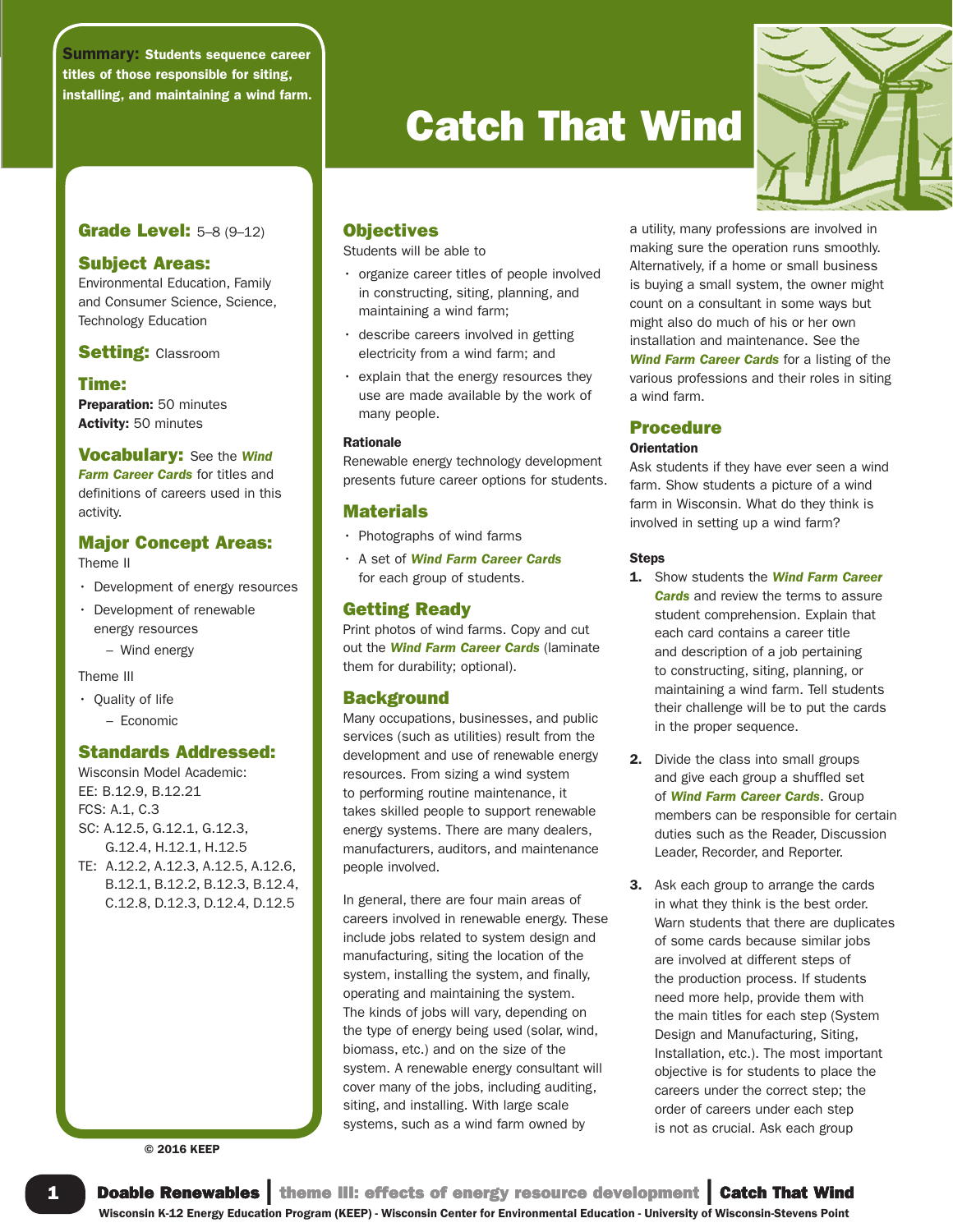to explain the career pathways and relationships they have devised. Have groups compare their arrangements.

4. Present students with the order given on the *Answer Key*. Ask students to evaluate their own sequencing, making sure the career titles are under the correct step. Make sure students understand that these tasks are not necessarily sequential. Activities of some workers occur simultaneously or may overlap.

#### **Closure**

Have students summarize the steps and careers involved in creating a wind farm. Ask them to think of end uses of other energy resources (e.g., electricity, heating, food production) and contemplate the many careers involved in making this energy available.

### Assessment

### Formative

- Did students accurately organize career titles?
- Are students able to describe the steps of producing electricity from a wind farm?
- Can students identify the many career professionals needed in the development of an energy resource?

#### **Summative**

Have students draw a diagram of the steps it takes to create a wind farm. Include drawings of people from different professions working in appropriate settings with appropriate equipment.

#### Extension

Assign student groups to research how other energy resources are developed. Have them make cards for each of these career titles and challenge other groups to correctly sequence the cards. Finally, they can compare the complexity of developing various energy resources (e.g., renewable vs. nonrenewable).

# Final Connection

Use this activity to provide a basis for thinking about careers related to renewable energy. Then, challenge students to incorporate what they have learned in a cumulative project, such as "Sustainable Communities" or "Green Home Design."

## **Credits**

Wind Farm Career Cards developed by Mick Sagrillo, Sagrillo Power & Light.

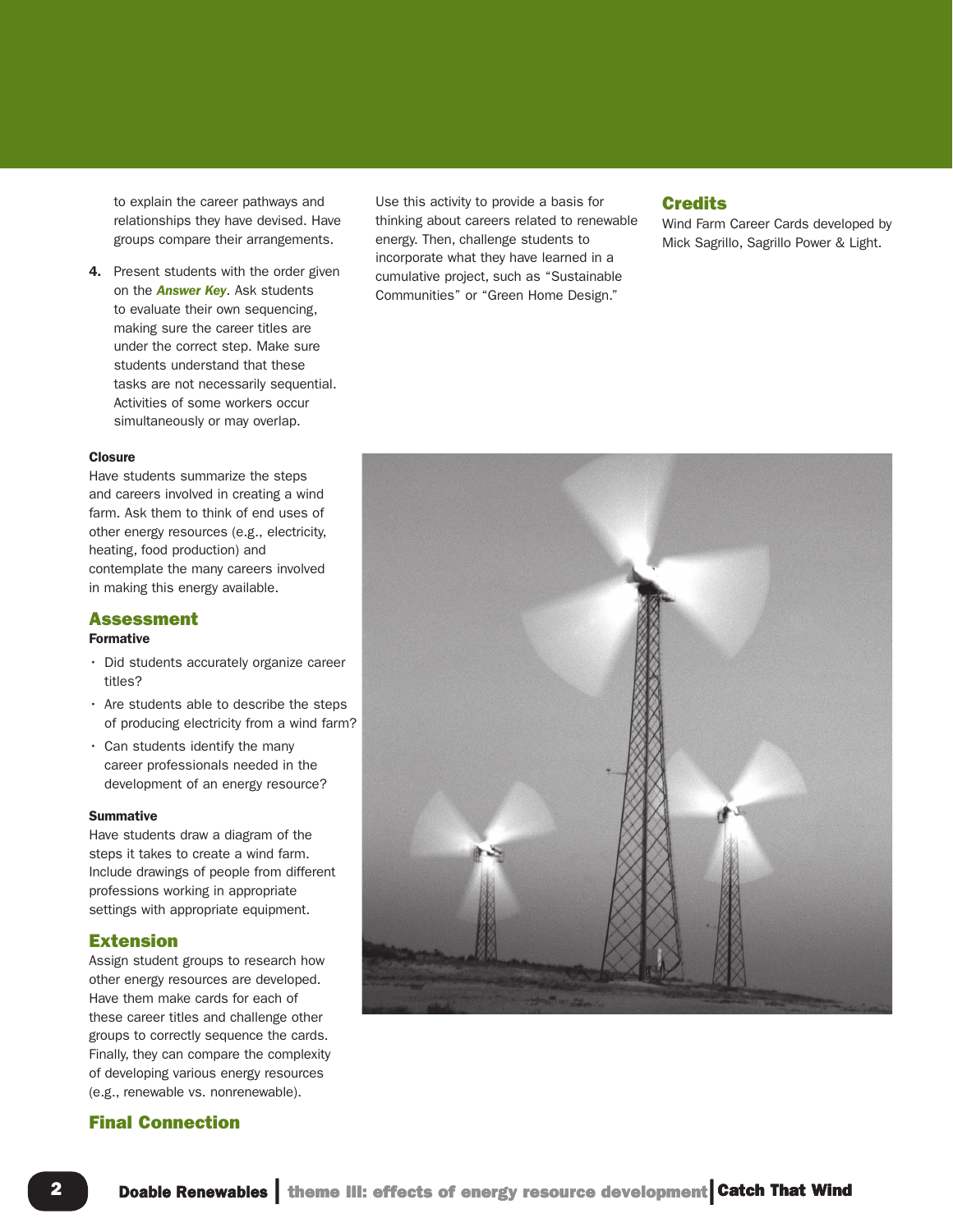# Wind Farm Career Cards

# Wind turbine design engineer

A scientist/mathematician who calculates the loads and forces on a theoretical wind turbine and tower. Works with mechanical, electrical, and electronic components.

# Welder

Uses blueprints to fabricate the mainframe that manufactured components attach to.

# Crane operator

Operates crane to assemble tower and

# **Fiberglass** technician

Fabricates the blades.

# **Machinist**

Uses blueprints to fabricate various components for the wind turbine.

## Computer Assisted Drawing (CAD) designer

Draws blueprints for the fabrication of various components for the wind turbine.

# Computer technician \*

Monitors the turbines' components through the computer. Identifies problems and informs the windsmith about necessary repairs.

# Land agent

Negotiates contracts with local landowners for the siting of wind turbines.

# Wind prospector

Determines areas with the best wind resources and monitors wind speeds.

wind turbine pieces.

# Geologist/Soil technician

Determines depth of bedrock. Identifies soil type so that an appropriate foundation can be designed.

# Wind farm designer

Determines best locations within a good wind resource area to site turbines.

## **Draftsman** Reads and makes changes to blueprints.

# **Hydraulics** technician

Installs hydraulic brake controls on the wind generator.

# Computer programmer

Programs the control monitoring equipment for the wind turbine.















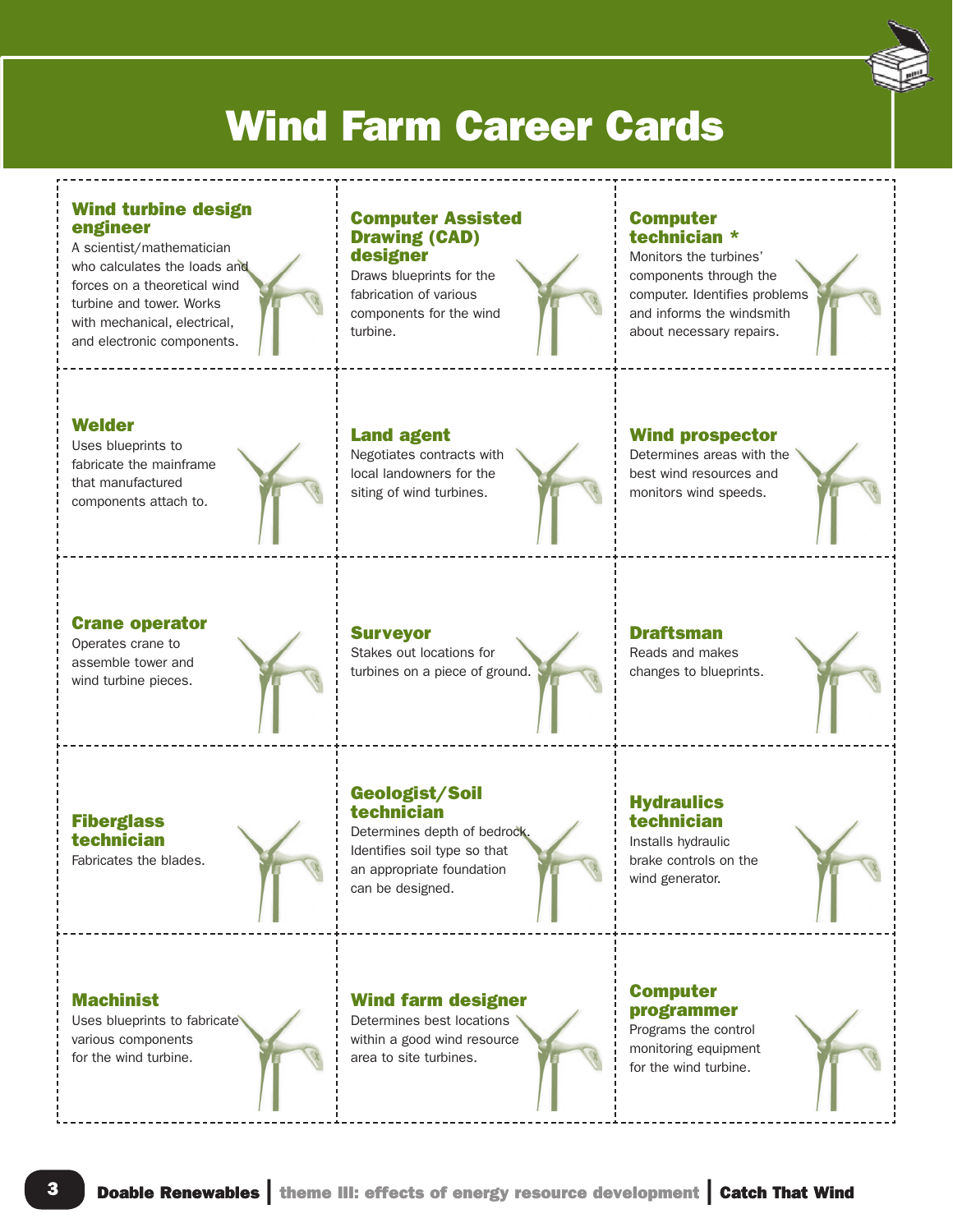

# Wind Farm Career Cards

# Foundation engineer

Designs appropriate foundation for the site's soil and bedrock.

# Data recorder

Computer technician that collects and interprets wind speed and wind turbine output data and makes reports about how much electricity the wind system is generating.

# Assembly technician

With the help of the crane, assembles the tower and wind turbine.

# Electrician +

Wires the generator to various electrical controls.

# **Windsmith**

Performs necessary maintenance and required repairs on the turbines. These include mechanical, welding, electrical, and hydraulic repairs.

# **Excavator**

Uses backhoe and blasting or drilling equipment to dig the appropriate hole for the foundation.

# Electrician\*

Connects the wind turbine's electrical wiring to the tower wiring, then to the transformer that belongs to the electrical utility.

## Computer technician + Programs the turbine's computer and tests system monitors.

Testing technician Tests the final turbine assembly.



Sets forms for the concrete foundation. Pours concrete. Tests concrete to determine if it has cured properly.

# **Telephone** technician

Wires the turbine and tower with phone cables to connect the wind turbine computer to the main control room computer.

# Electrical engineer

Installs various electronic monitoring and control systems in the wind turbine.

# **Commissioning** engineer

Checks over all of the tower including blades, electrical, and computer components to make sure they are all operating properly before the wind turbine can be activated.